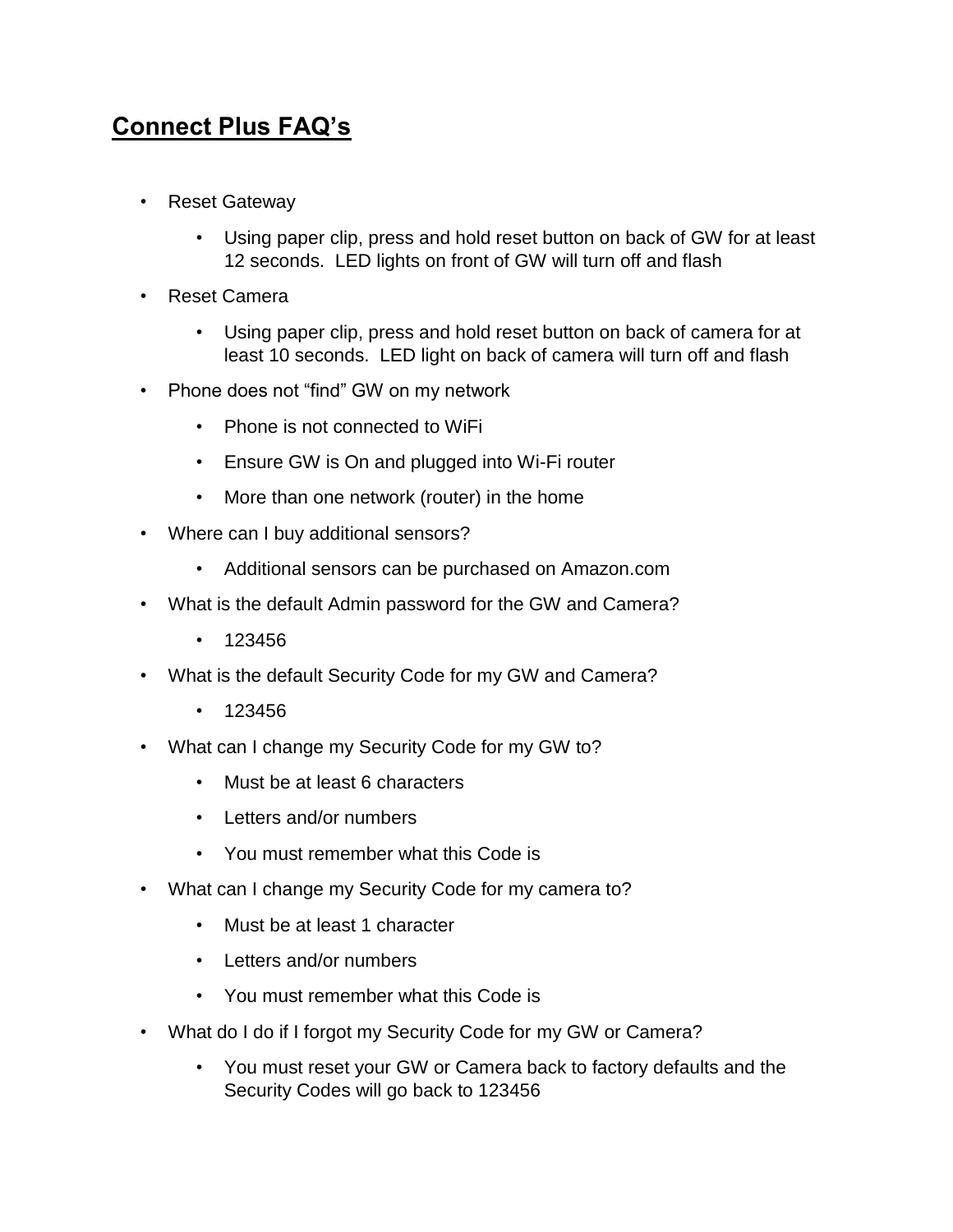- How do I change the name and location of my sensor?
	- On the Home Status page, tap on the desired sensor and input your new information

| econ Verigen ®               | 3:35 PM<br>AHS627-23                                         | 88                                               | ecodo Verizan W            | 3:35 PM<br>Setting           |
|------------------------------|--------------------------------------------------------------|--------------------------------------------------|----------------------------|------------------------------|
| (I) Panic                    | $\mathbf{r}$                                                 | Record <sup>O</sup>                              | Device name<br>Door/window |                              |
|                              | Disarm                                                       |                                                  | Location                   |                              |
| a<br>O<br><b>Door/window</b> | 圓<br>Door/window 2                                           | 佪<br>Remote Centrel                              |                            |                              |
| 乍<br>temote Centrel:         | $\left( \overline{\mathbf{u}}\right)$<br><b>Power Switch</b> | $\textcolor{blue}{\textbf{m}}$<br>Power Switch 2 |                            |                              |
| 6<br>Ŧ<br>Hama               | E<br><b>EUroped</b>                                          | 6}<br>Suttings                                   | Cancel                     | Save<br><b>Delete Device</b> |

- How do I setup a Scenario?
	- Select the Scenario tab at the bottom of the screen
	- Select the sensor you wish to create the Scenario with
	- Tap on the + sign and select the sensor and/or camera you would like to "trigger"

|           | 看看国内の公□万叶                              | * 종역:⊿ 79% 12:12 PM          | <b>電電図画画の①22日87 ネネティ79%自12:13 PM</b> |             |        |                              | <b>電電図画画の回</b> 2F国町 8 京県J 79%自12:13 PM |
|-----------|----------------------------------------|------------------------------|--------------------------------------|-------------|--------|------------------------------|----------------------------------------|
|           | Scenario                               |                              | <b>Scenario Setup</b>                |             |        | Then                         |                                        |
|           | Door Sensor                            |                              | If device below is triggered         |             |        | Power Switch                 |                                        |
| H         | Door Sensor<br>Front door              | $\bigcap$                    | Window sensor<br>吅                   |             | m      | Power Switch<br>Hallway lamp |                                        |
| O         | Door Sensor<br>Front door              | н                            | LR window                            |             | ω      | On Off switch                |                                        |
| O         | Window sensor<br>LR window             | $\bigcap$                    | Then                                 |             | camera | LR lamp                      |                                        |
| 目         | Window sensor<br>LR window             | Ô                            |                                      |             |        | AWF23<br>Hallway             |                                        |
|           | Motion Detector                        |                              |                                      |             | Siren  |                              |                                        |
|           | <b>Motion Sensor</b><br>Hallway        |                              |                                      |             | $\Box$ | siren<br>Livingroom          |                                        |
| Camera    |                                        |                              |                                      |             |        |                              |                                        |
|           | AWF23<br>Hallway                       |                              |                                      |             |        |                              |                                        |
| 畲<br>Home | <b>FTA</b><br>F.<br>Scenario<br>Camera | ⊟<br>⊙}<br>Event<br>Settings | <b>CANCEL</b>                        | <b>SAVE</b> |        | <b>CANCEL</b>                | <b>SAVE</b>                            |

- What is a Shortcut?
	- A Shortcut is a "grouping" of sensors, such as On/Off Power switches, to turn all On or Off at the same time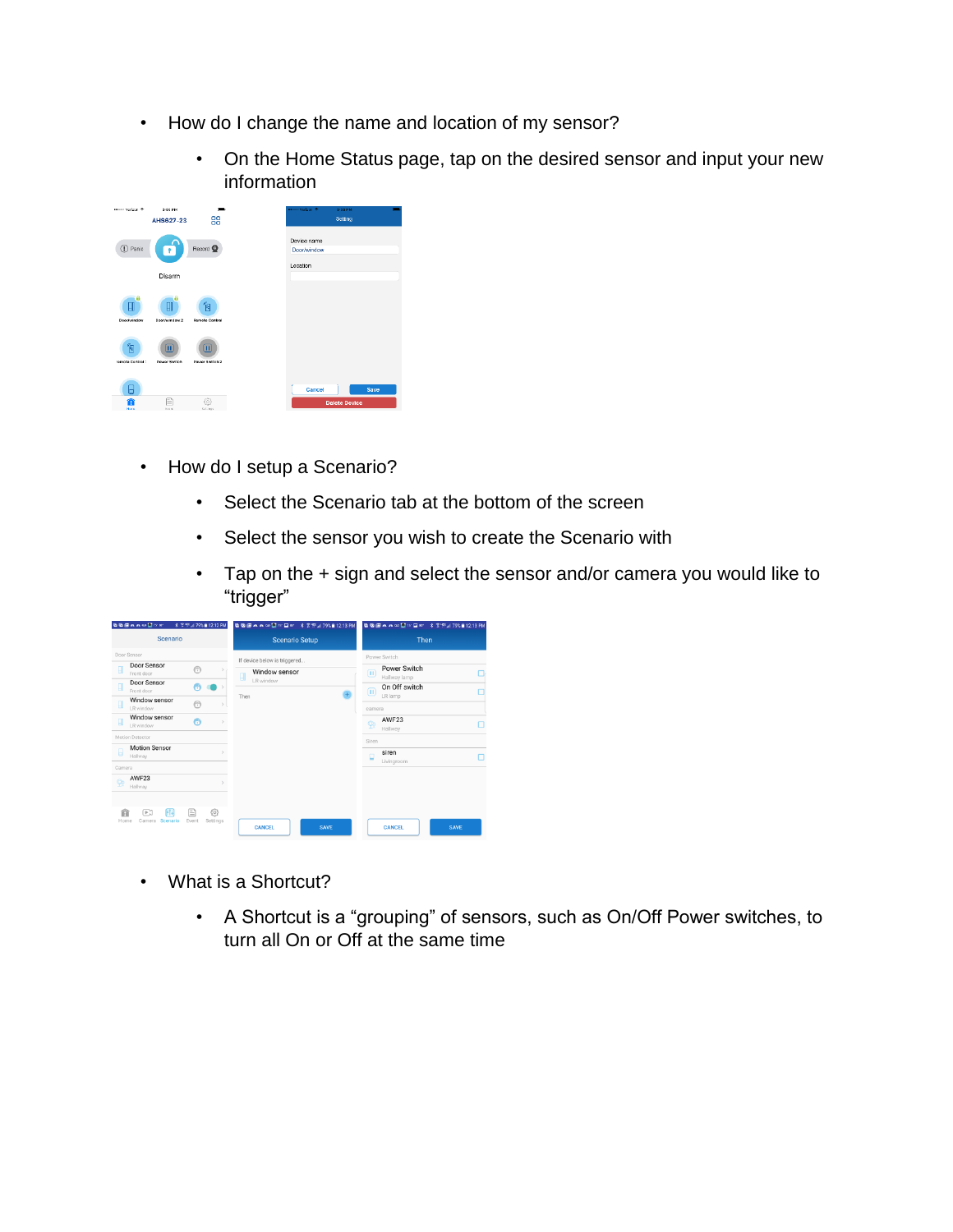|                            | Shortcut Name                       |    |
|----------------------------|-------------------------------------|----|
|                            | LightsOn                            |    |
|                            | Select the devices for the Shortcut |    |
| Camera                     |                                     |    |
|                            | AWF <sub>23</sub>                   | T. |
|                            | Hallway                             |    |
|                            | Power Switch                        |    |
| $\left( \mathrm{H}\right)$ | Power Switch                        | ▽  |
|                            | Hallway lamp                        |    |
| $\sqcap$                   | On Off switch                       | ▽  |
|                            | LR lamp                             |    |

- How will I know if the batteries in my Sensors need replacing?
	- The battery powered sensors will indicate "low battery" on the Home Status screen



- Settings Menu
	- Admin PW =  $123456$
	- Control Hub Siren Volume/Duration/Delay
		- Adjust volume, duration and delay of built-in Siren
	- Emergency Contact
		- Default =  $911$
		- Enter any number you would like to call from your phone when you receive an Alert that your Security System has been triggered
	- Push Notification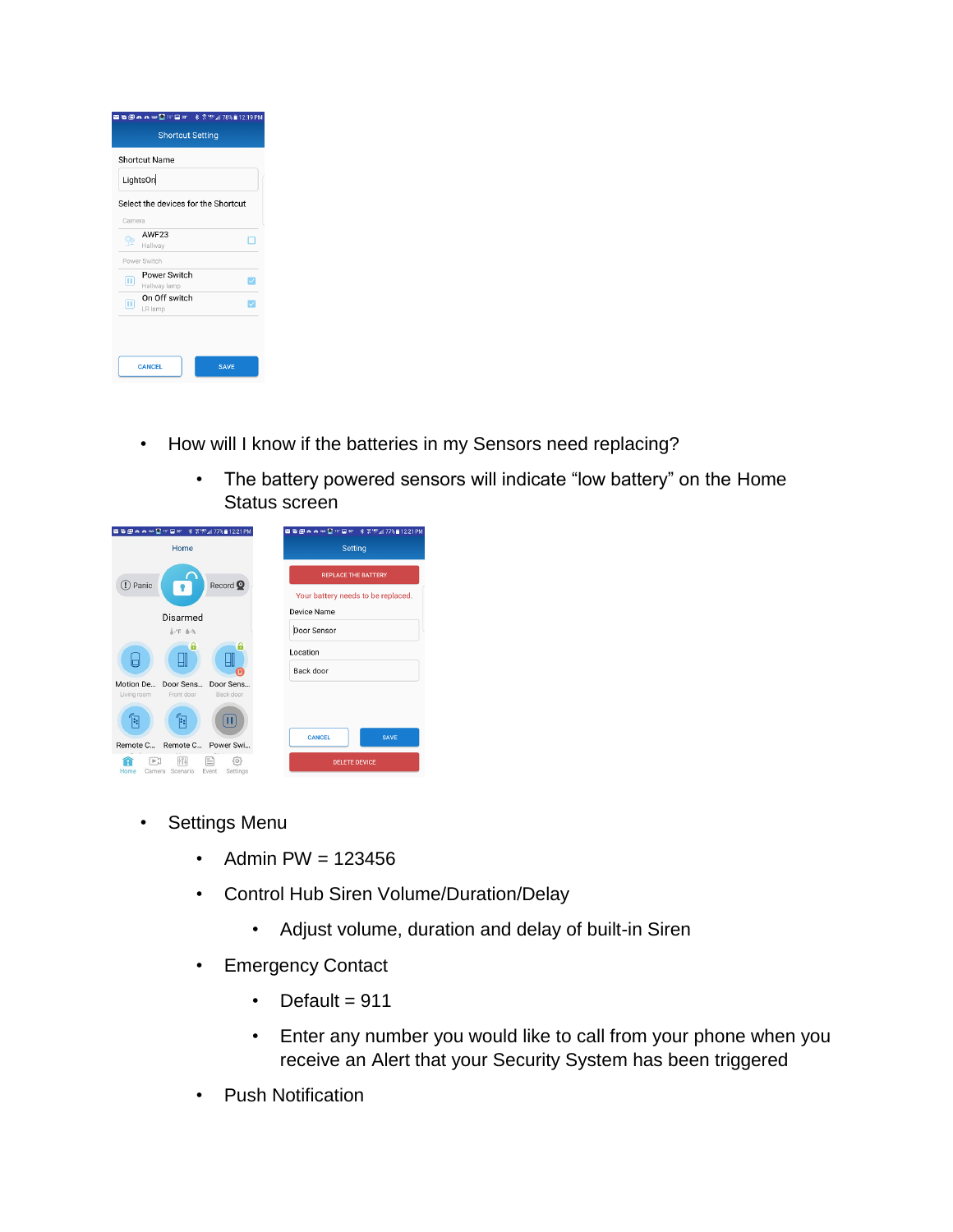- Enable/Disable Push Notifications to your phone
- Use E-mail
	- Enter up to 5 email addresses you would like to send Notification emails to

| <b>MEETAO</b> 980°<br><b>% ☆ ™ 4 76% 12:28 PM</b>  |               |  |  |  |
|----------------------------------------------------|---------------|--|--|--|
| <b>Settings</b>                                    |               |  |  |  |
| Control Hub Setup                                  |               |  |  |  |
| Control Hub Siren Volume                           | $\mathcal{P}$ |  |  |  |
| <b>Control Hub Siren Duration</b><br>$\mathcal{P}$ |               |  |  |  |
| Control Hub Siren Delay                            | $\mathcal{P}$ |  |  |  |
| <b>Emergency Contact</b><br>$\mathcal{P}$          |               |  |  |  |
| Notifications                                      |               |  |  |  |
| Push Notification                                  |               |  |  |  |
| Use E-mail                                         | $\,>\,$       |  |  |  |
| <b>Status Settings</b>                             |               |  |  |  |
| Arm (Away)<br>$\mathcal{P}$                        |               |  |  |  |
| Arm (Stay)                                         | $\mathcal{P}$ |  |  |  |
| Panic                                              | $\mathcal{P}$ |  |  |  |
|                                                    |               |  |  |  |

- Settings Menu (cont.)
	- Arm Away/Stay
		- Add or delete sensors you would like to be included when Arming the system
	- Panic
		- Add or delete sensors you would like to be part of the Panic button
	- Record
		- Add or delete cameras you would like to be part of the Record button on Status page
	- City
		- Enter your city and state to have current temperature/humidity displayed on Home screen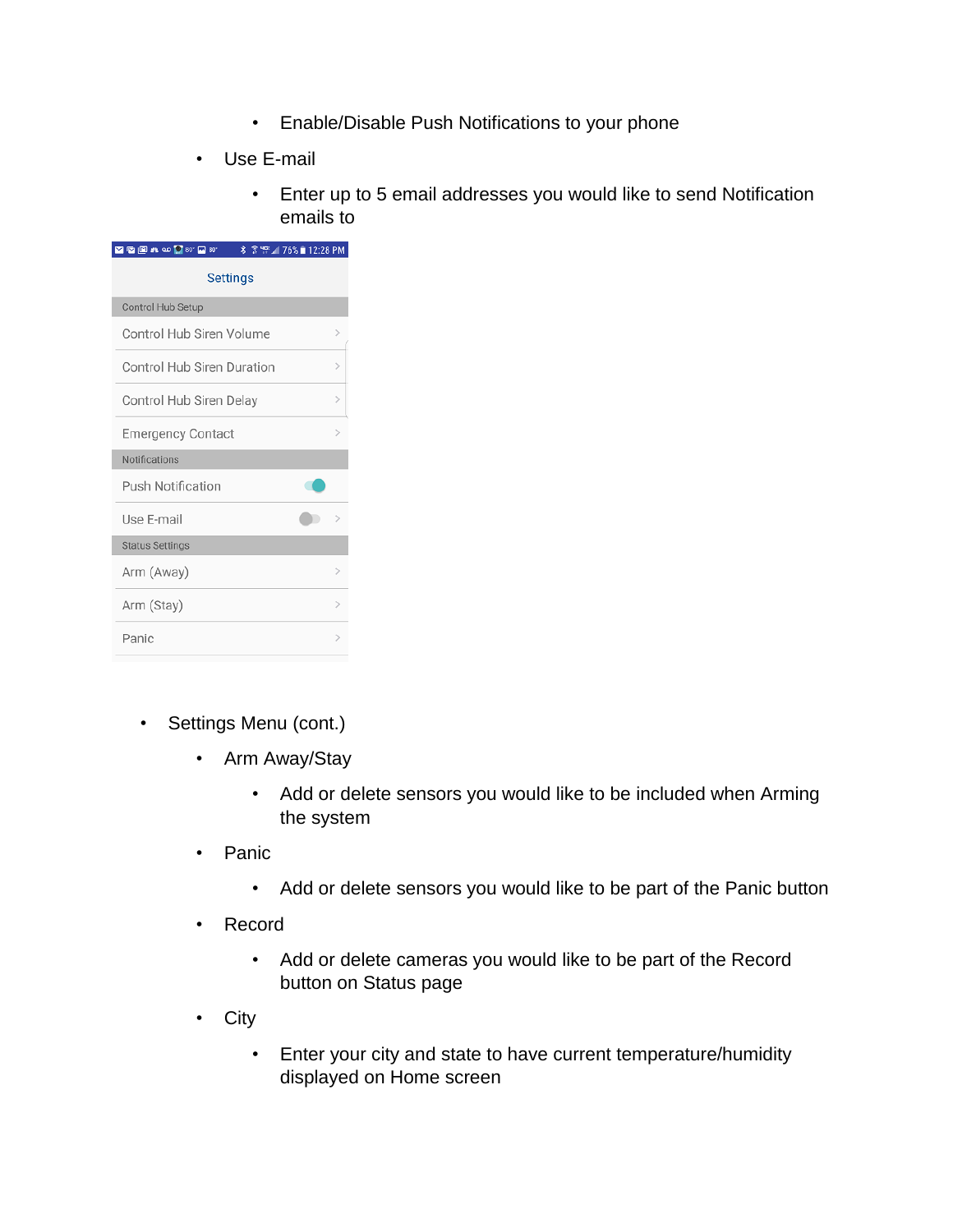• Information comes from Yahoo Weather

| * <sup>需 че</sup> ⊿ 75% ∎ 12:34 PM<br><b>GGAOOO</b> |               |
|-----------------------------------------------------|---------------|
| <b>Settings</b>                                     |               |
| <b>Status Settings</b>                              |               |
| Arm (Away)                                          | $\mathcal{P}$ |
| Arm (Stay)                                          | 5             |
| Panic                                               | $\mathcal{P}$ |
| Record                                              | ⋋             |
| City                                                |               |
| Flower Mound, Texas, United States                  | $\,>\,$       |
| <b>Advanced Settings</b>                            |               |
| Network setup                                       | $\mathcal{P}$ |
| Security setup                                      | 5             |
| Firmware update                                     | $\mathcal{E}$ |
| Align date/time                                     | ⋗             |

- Settings Menu (cont.)
	- Network Setup
		- DHCP enabled by default
		- If user wants to assign a Static IP address to their GW, uncheck here and enter Static IP information
	- Security Setup
		- Modify the GW Security Code and Admin Password
	- Firmware Update
		- When logging into the GW, it will automatically check our server and "ask" if new Firmware is available for the GW
		- Select FW update to download and install new FW
	- Align Date/Time
		- Provide your phone Time information to the GW for its internal clock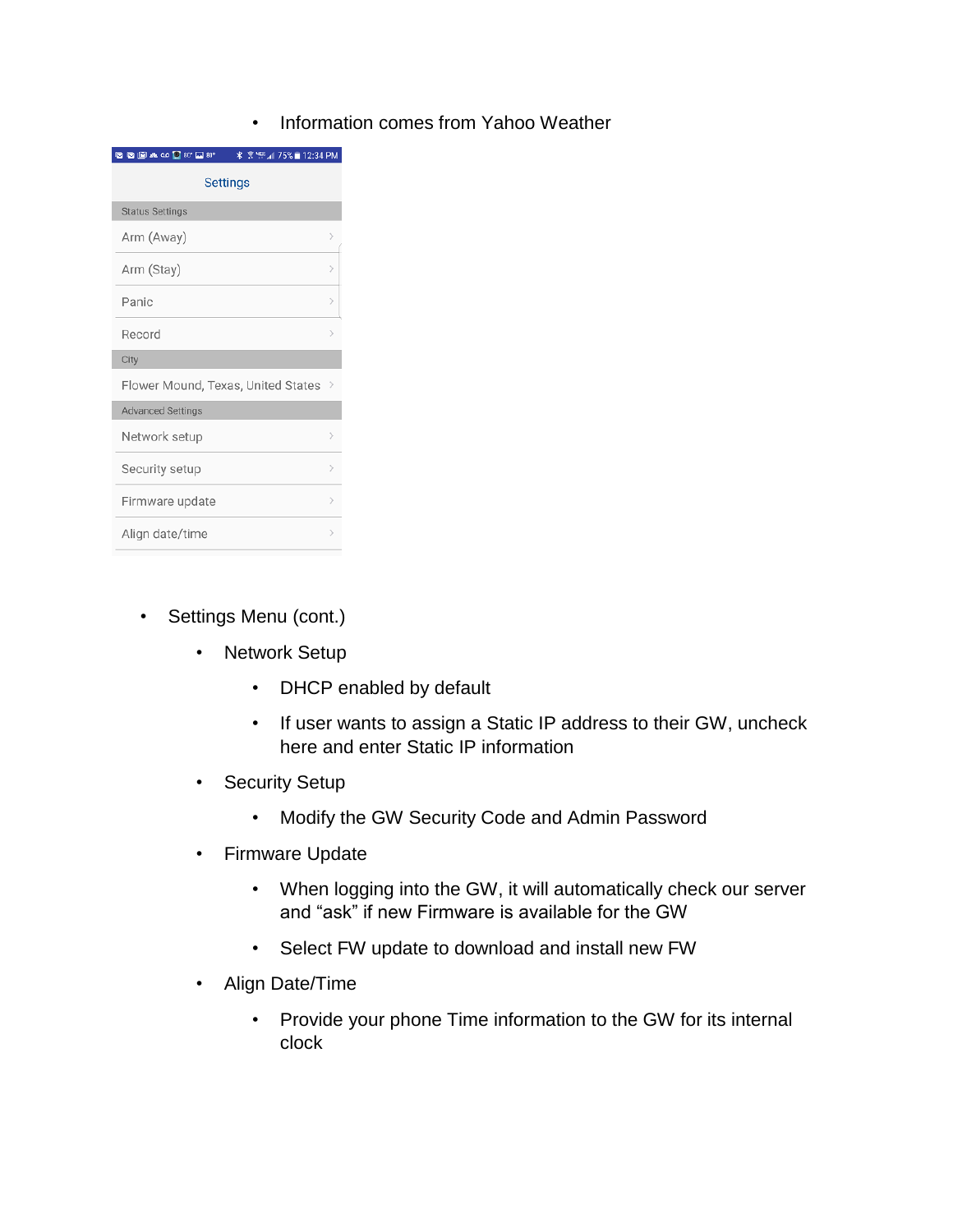| <b>GGALOOO</b> 80 A                                                                                                                                                    | <b>常吧⊿75%■12:34 PM</b><br>* |
|------------------------------------------------------------------------------------------------------------------------------------------------------------------------|-----------------------------|
| Settings                                                                                                                                                               |                             |
| Record                                                                                                                                                                 | $\mathcal{P}$               |
| City                                                                                                                                                                   |                             |
| Flower Mound, Texas, United States                                                                                                                                     | >                           |
| <b>Advanced Settings</b>                                                                                                                                               |                             |
| Network setup                                                                                                                                                          |                             |
| Security setup                                                                                                                                                         | $\mathcal{P}$               |
| Firmware update                                                                                                                                                        | $\mathcal{P}$               |
| Align date/time                                                                                                                                                        | $\mathcal{P}$               |
| About                                                                                                                                                                  | >                           |
| Replace Battery Mode                                                                                                                                                   |                             |
| Replace Battery Mode allows you to change<br>batteries without triggering tamper detection.<br>After 60 minutes the Replace Battery Mode will be<br>automatically off. |                             |

- Settings Menu (cont.)
	- About
		- Displays App and FW version
	- Replace Battery Mode
		- Enable to access/change the batteries on sensors
		- Door/Window, Remote Control, Motion Sensor
		- These sensors have "tamper" protection, will sound Siren when opened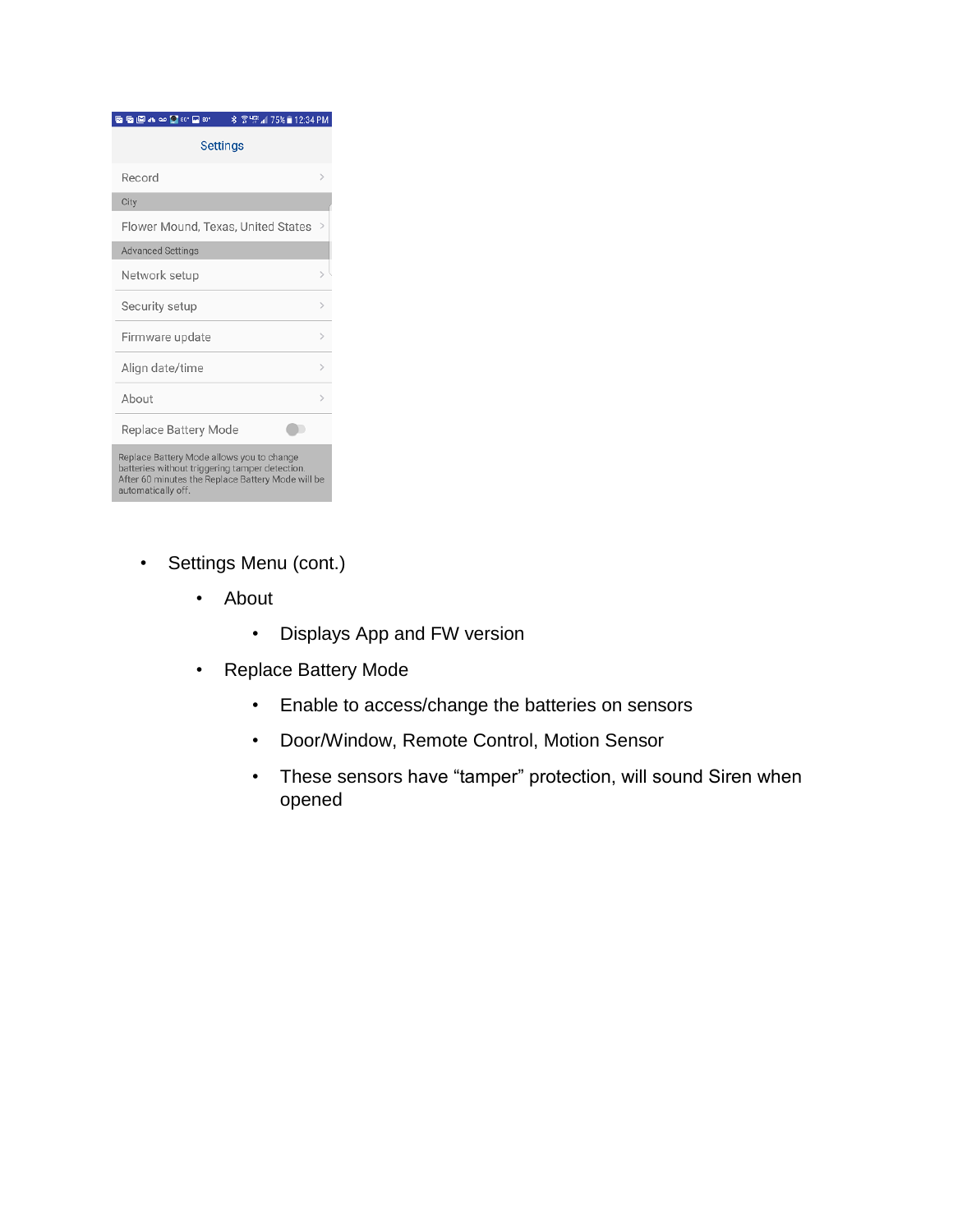| <b>GGALOOO</b> 80 A<br>* * * 15% 12:34 PM                                                                                                                              |               |
|------------------------------------------------------------------------------------------------------------------------------------------------------------------------|---------------|
| <b>Settings</b>                                                                                                                                                        |               |
| Record                                                                                                                                                                 | ь             |
| City                                                                                                                                                                   |               |
| Flower Mound, Texas, United States                                                                                                                                     | >             |
| <b>Advanced Settings</b>                                                                                                                                               |               |
| Network setup                                                                                                                                                          |               |
| Security setup                                                                                                                                                         | $\mathcal{C}$ |
| Firmware update                                                                                                                                                        | $\mathcal{C}$ |
| Align date/time                                                                                                                                                        | $\mathcal{C}$ |
| About                                                                                                                                                                  |               |
| Replace Battery Mode                                                                                                                                                   |               |
| Replace Battery Mode allows you to change<br>batteries without triggering tamper detection.<br>After 60 minutes the Replace Battery Mode will be<br>automatically off. |               |

- Camera Advanced Settings
	- Enter the camera Live View and select Edit Setting
	- Tap on Advanced Setting and enter Admin PW
- Admin Password
	- Change Admin password
- Security Code
	- Change Security Code
- Cloud Setting
	- You must already have an established Google Drive or Dropbox account
	- You will need to create an ALC Cloud account, select Create
	- Enter the requested information and Submit

|                    | 図面图 * 00 2 30° 2 30° * \$ ? "F.4 74% 2 12:39 PM |                              |  |
|--------------------|-------------------------------------------------|------------------------------|--|
|                    | <b>Live View</b>                                | <b>Edit Setting</b>          |  |
| AWF23<br>Connected |                                                 | Camera Name                  |  |
|                    |                                                 | AWF23                        |  |
|                    |                                                 | <b>DID</b>                   |  |
| 4È                 |                                                 | CGAU-011534-DXEHS            |  |
|                    |                                                 | Location                     |  |
|                    |                                                 | Hallway                      |  |
|                    |                                                 | Security Code                |  |
|                    |                                                 | <b>SAVE</b><br><b>CANCEL</b> |  |
|                    | <b>EDIT SETTING</b>                             | <b>ADVANCED SETTING</b>      |  |
| $\circ$            |                                                 | <b>DELETE CAMERA</b>         |  |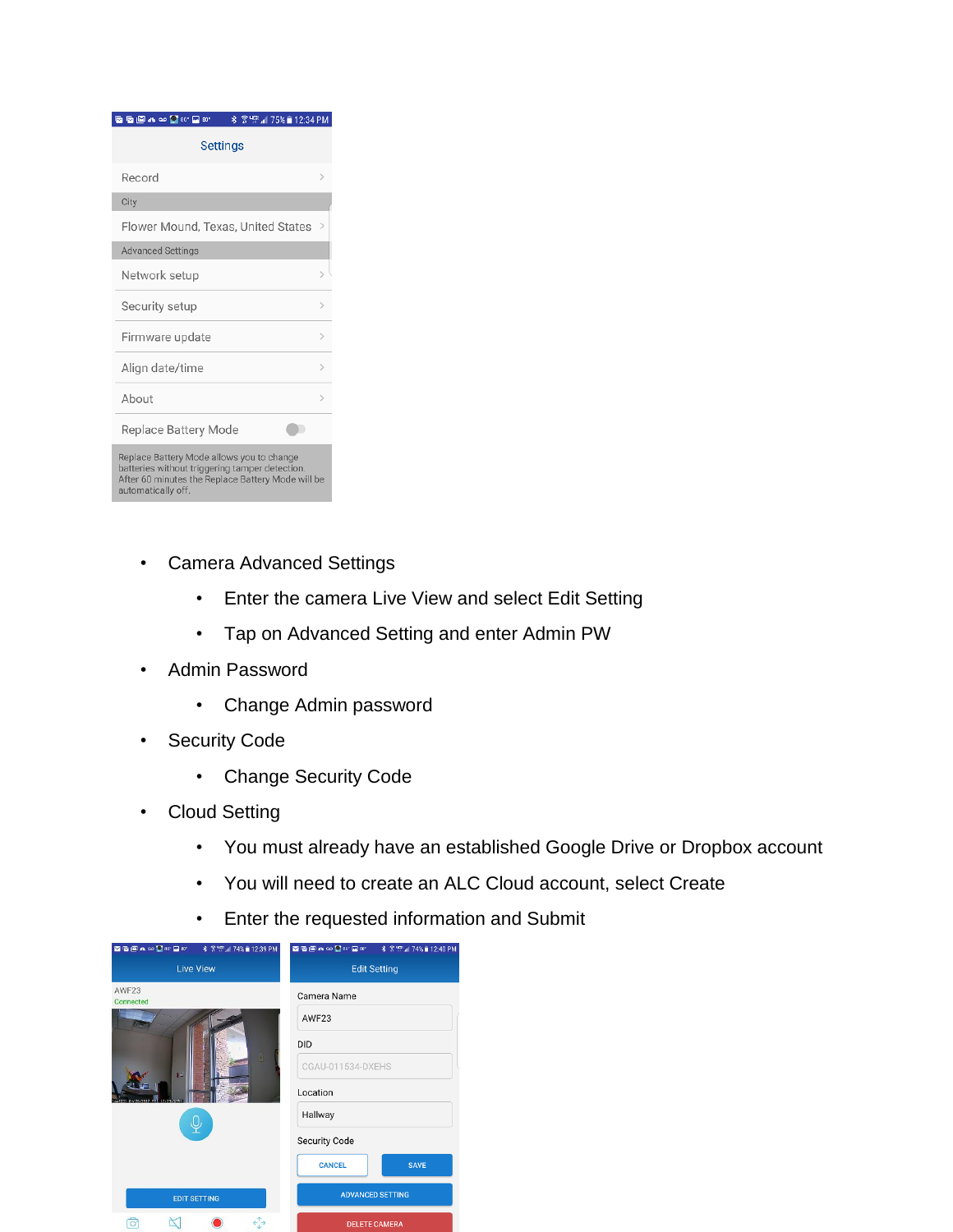| ◘ ◘ 圓 ▲  ● ◘ 80' 80'        | x                         | <b>HG:</b> 72% 12:49 PM                  |
|-----------------------------|---------------------------|------------------------------------------|
|                             | <b>Advance Setting</b>    |                                          |
| <b>Basic Settings</b>       |                           |                                          |
| 111                         | Admin Password            | $\mathcal{P}$                            |
| û                           | Security Code             | $\,>\,$                                  |
| Cloud<br>⊂<br>Setting       | Dropbox                   | $\mathcal{P}$<br>Expire:2027-04-18 00:00 |
| $\odot$                     | Time Zone                 | GMT-06:00 CST >                          |
| 娄                           | Daylight Saving           |                                          |
|                             | WiFi Setting              | Atoms >                                  |
| Video Settings              |                           |                                          |
| 儡                           | <b>Video Quality</b>      | 1080P                                    |
| ĥÉ                          | Camera Location           | Indoor(60hz) $>$                         |
| ٠c                          | Low Light Enhancement     | Level $1$ >                              |
| 円                           | <b>Screen Orientation</b> | Normal >                                 |
| <b>Sensitivity Settings</b> |                           |                                          |
| 介                           | Detect Mode               | Software >                               |
| a                           | Motion Masking            | $\,>\,$                                  |

- Time Zone
	- Select your Time Zone and Save
- Daylight Saving
	- On or Off
- WiFi Setting
	- Displays current WiFi connection and available WiFi networks the camera can see
- Video Quality
	- Choose Live streaming video quality
	- Lower for better streaming
- Camera Location
	- Indoor 50hz, 60hz, Outdoor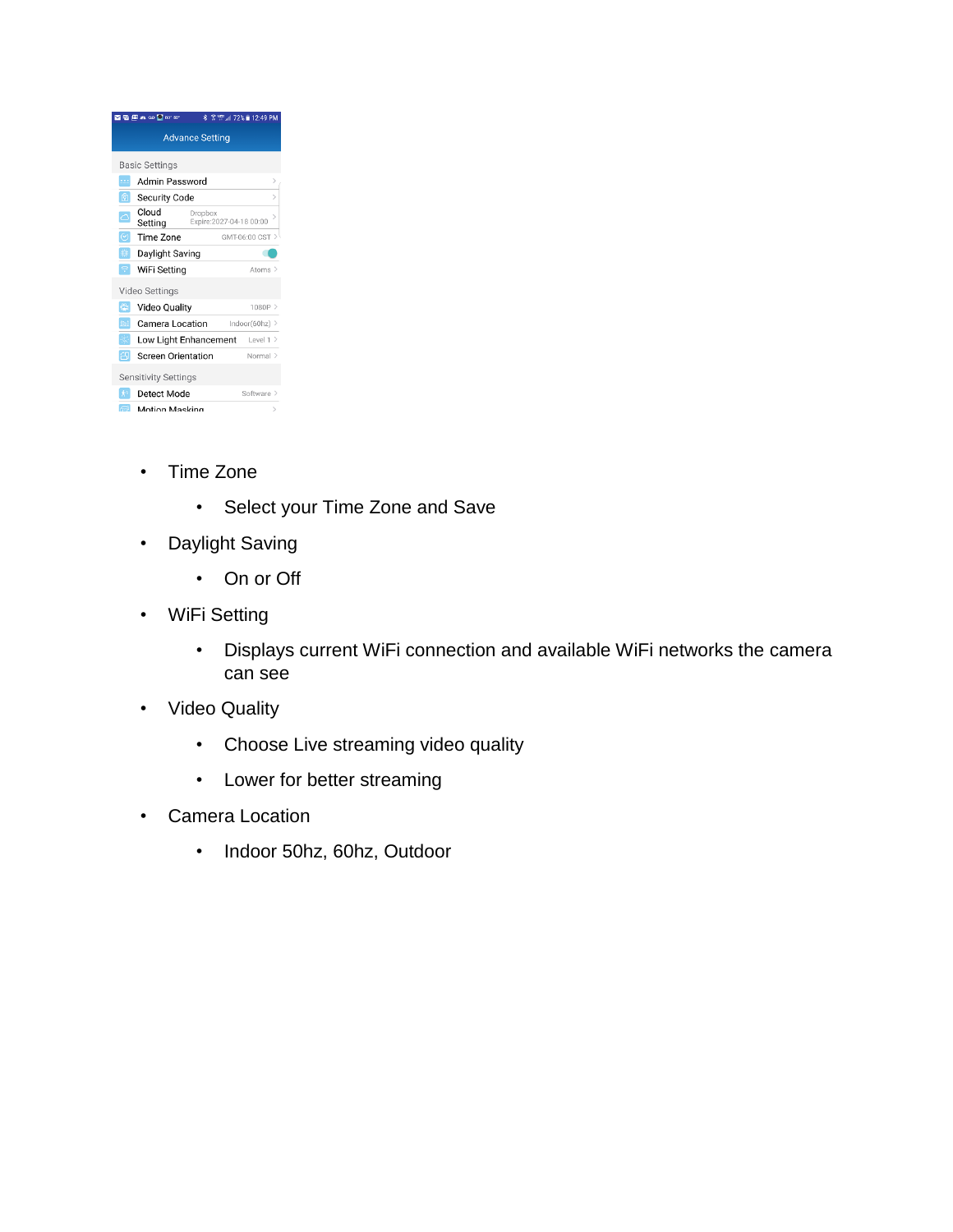

- Low Light Enhancement
	- Levels 1-5
- Screen Orientation
	- Normal, Flip, Mirror, Flip and Mirror
- Detect Mode (camera motion detection)
	- Off, Software
	- Sensitivity Level
- Motion Masking
	- Select areas to mask from motion detection
- Format SD Card
	- Displays Total/Free Space
	- Format deletes everything on the card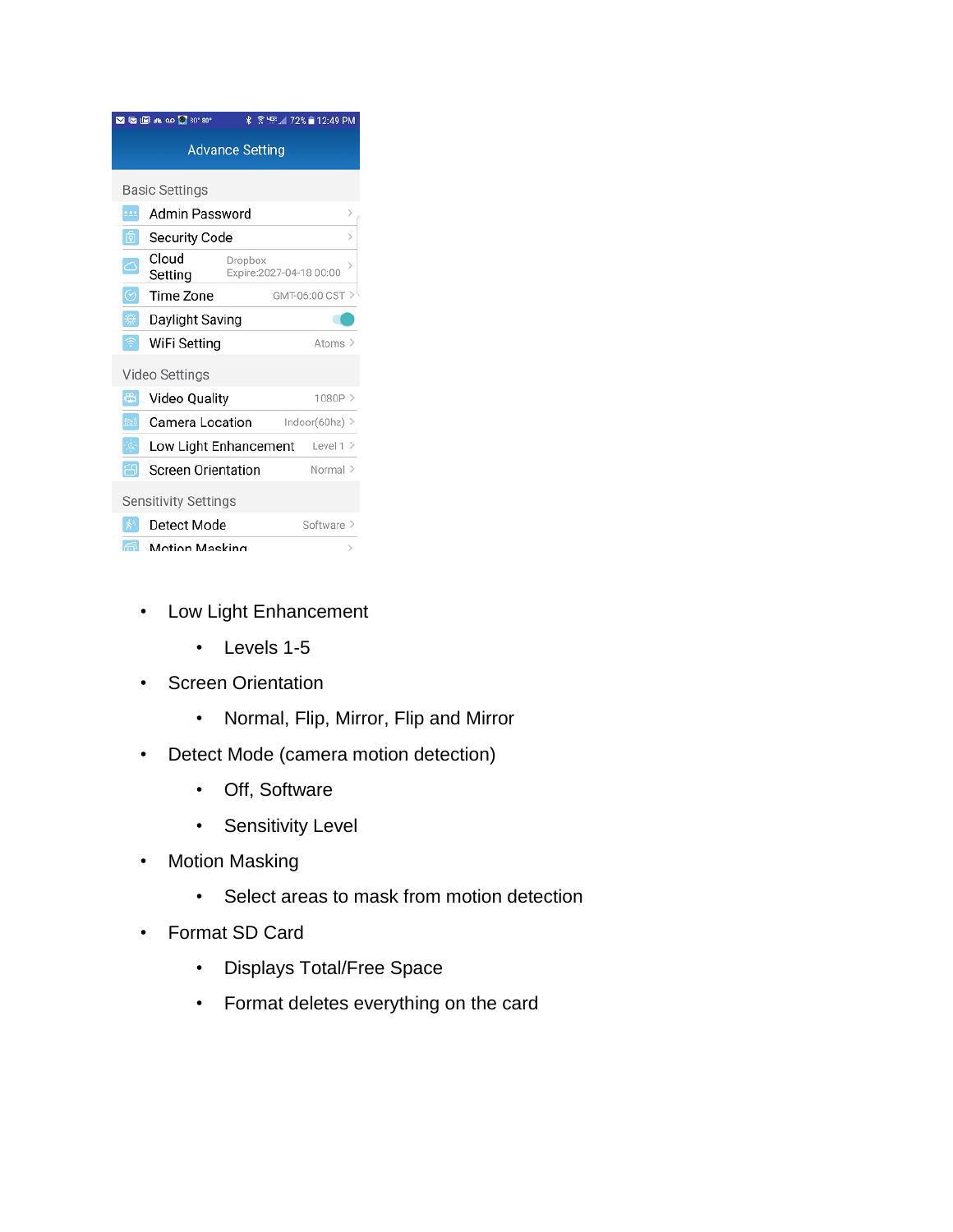

- Overwrite SD Card
	- Overwrite is default
- Device Information
	- Camera FW version, SD card size, available space
- If a Firmware update is available for the camera, it will also display